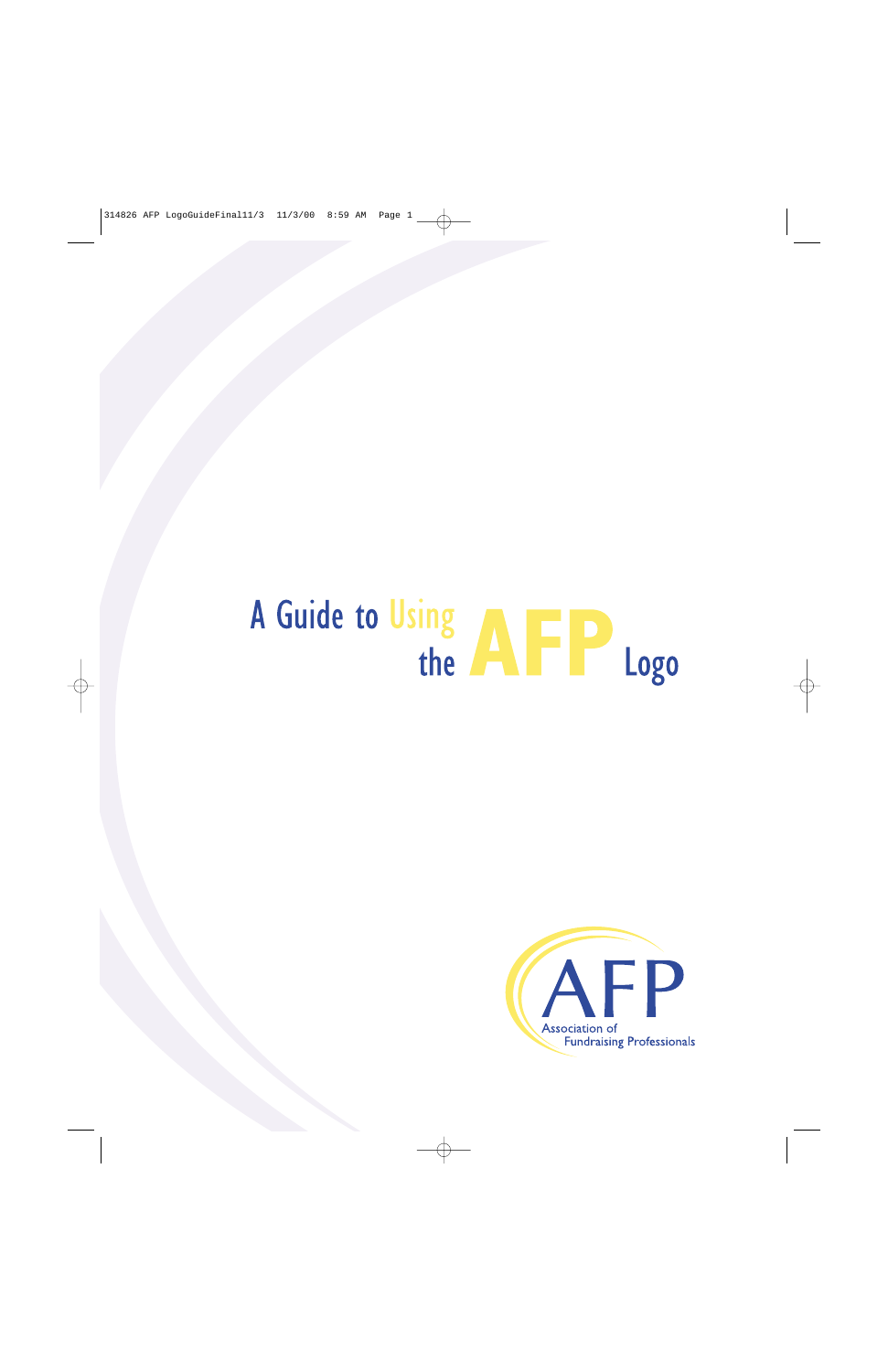

This manual provides basic graphic standards for the use of the Association of Fundraising Professionals (AFP) name, logo, and identity. These guidelines are intended to assist AFP chapters and members in their use of the name and logo in a manner that complies with the brand identity objectives of the association.

AFP's brand identity can only be established through accurate and consistent usage throughout North America and the world. Alterations and distortions of our common name and logo dilute their impact, weaken our identity, and endanger the legal protections afforded our trademarks. Uniform use of our name and logo is essential for creating an internationally recognizable identity and reference for our chapters and members.

If you have questions about the AFP name or use of the AFP logo, please contact AFP Global at (800) 666–3863 or paffairs@afpglobal.org.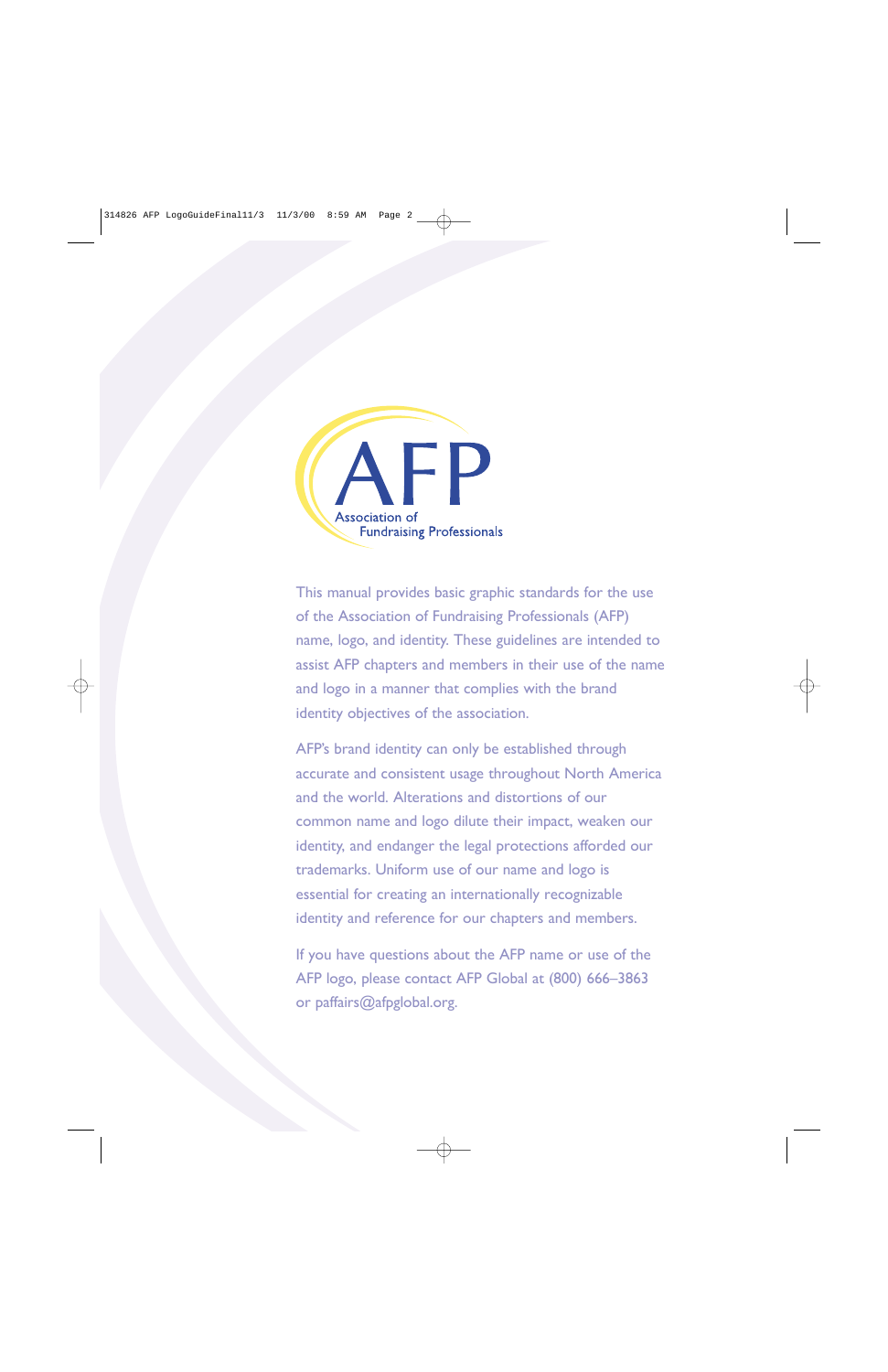# **Acceptable Applications**

Below are the correct applications of the AFP logo. *Note: The colors vary depending on paper selected.*

## **Positive Two-Color Usage**



#### **Uncoated Paper**

This is the correct positive two-color logo in PMS 072 U (blue) and PMS 115 U (gold).

#### **Coated Paper**

When printing on coated or glossy paper, use PMS 072 C (blue) and PMS 123 C (gold).

### **Single-Color Usage**



This is the correct positive one-color logo in black.



This is the correct positive one-color logo in PMS 072 (blue).

## **Reversed Usage**



This is the correct reversed one-color logo in white.



This is the correct reversed two-color logo in PMS 115 U (gold) and white, on uncoated paper. When printing on coated or glossy paper, PMS 123 C will be used in place of 115 U.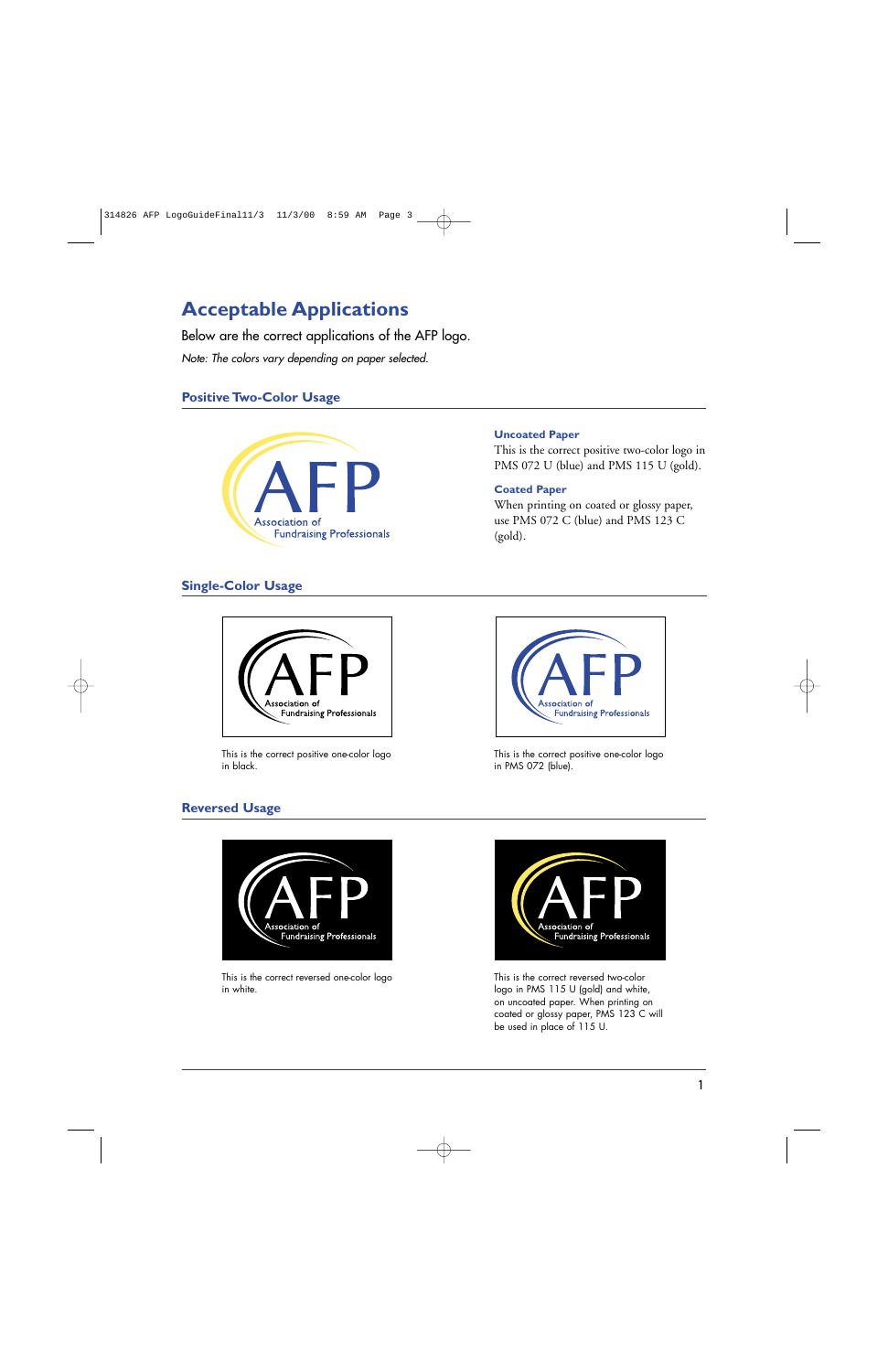# **Unacceptable Usage**

### **AFP Brand Mark**

Below are a few examples of logo misuse. Each of these alterations distorts the AFP brand and dilutes our efforts to create and establish a consistent, international identity. If you have any questions, please contact the AFP Global at (800) 666–3863 or paffairs@afpglobal.org.



**Do not** alter the relative position of any part of the logo.



**Do not** set letters in another type style. **Do not** add text to the logo.



**Do not** color the logo in any way not specified in this guide without proper consent.



**Do not** replace "Association of Fundraising Professionals" with other text.





**Do not** color the logo in any way not specified in this guide without proper consent.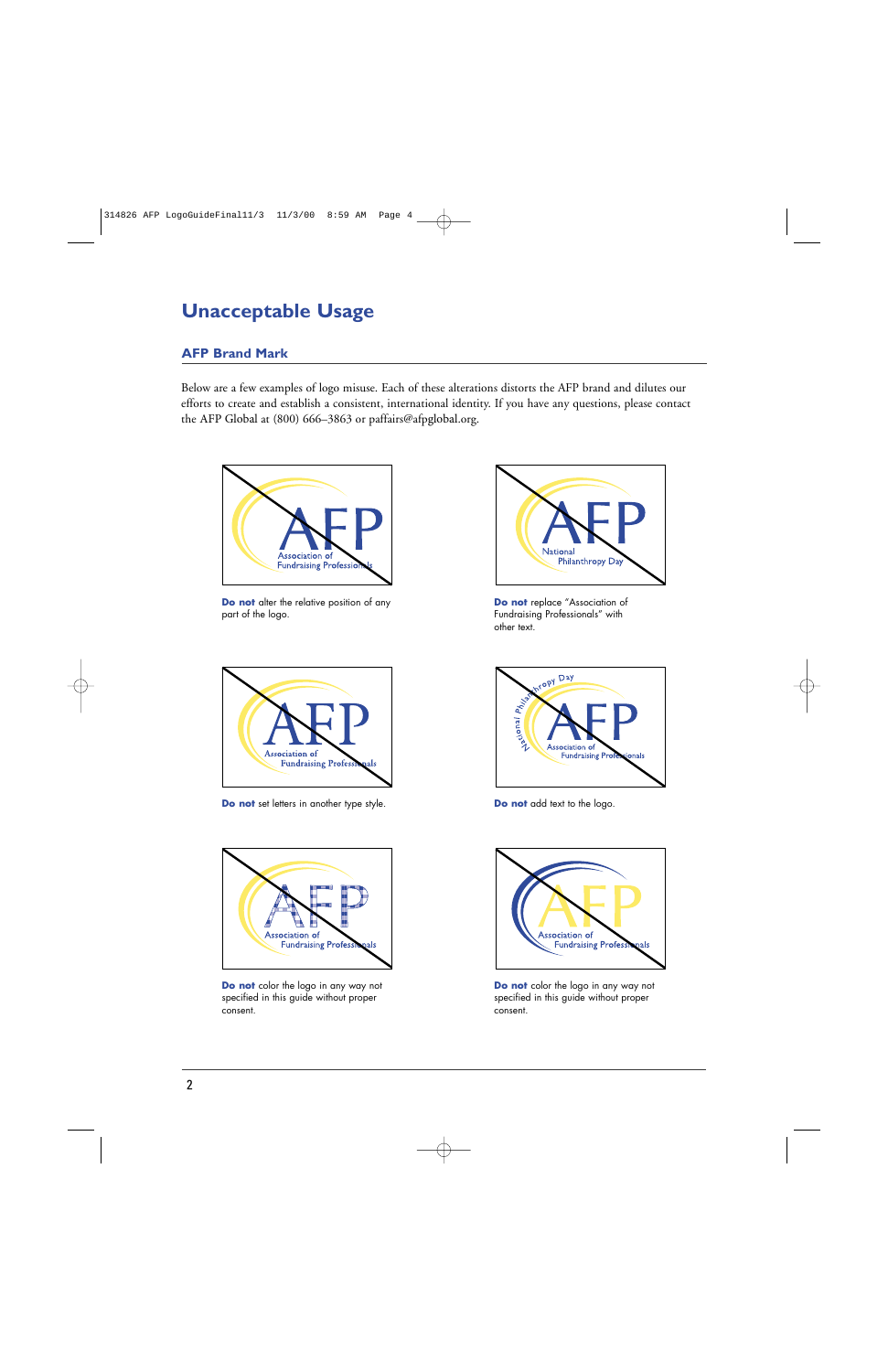# **Logo Colors and Type**

#### **Colors in Print Communications**



To ensure faithful color reproduction, always use the Pantone Matching System (PMS). If you are using an outside supplier, be sure to provide them with these color formulas (depending on whether the job is printed with custom color or process inks) to ensure correct color reproduction.

**Please note: Pay careful attention when selecting paper. The PMS colors selected are different when printing on coated and uncoated stock.**

Pantone is a registered trademark of Pantone Inc.

### **Colors in Electronic Communications**



Pantone is a registered trademark of Pantone Inc.

## **Logo Typefaces**

#### Optima

ABCDEFGHIJKLMNOPQRSTUVWXYZ abcdefghijklmnopqrstuvwxyz 1234567890

#### Gill Sans

ABCDEFGHIJKLMNOPQRSTUVWXYZ abcdefghijklmnopqrstuvwxyz 1234567890 Use the Red Green Blue (RGB) formulas when your end product will be viewed on screen, as with online projects or interactive presentations. With online projects, you may need to select colors from a computer's system palette. When making a color selection from a computer's system palette, always match the colors to the RGB formulas as shown. Do not depend on your screen to match the colors accurately, as they may vary from one system to another.

If you choose to match the typefaces used in the logo with the text in your printed material, the typefaces used are Optima and Gill Sans. We strongly suggest that you use the official, cameraready or electronic logo provided. Do not try to recreate the logo using type. There have been alterations to the type that would prevent an exact replication. These typefaces can be ordered from the Adobe Type Library. Call (800) 294-1724.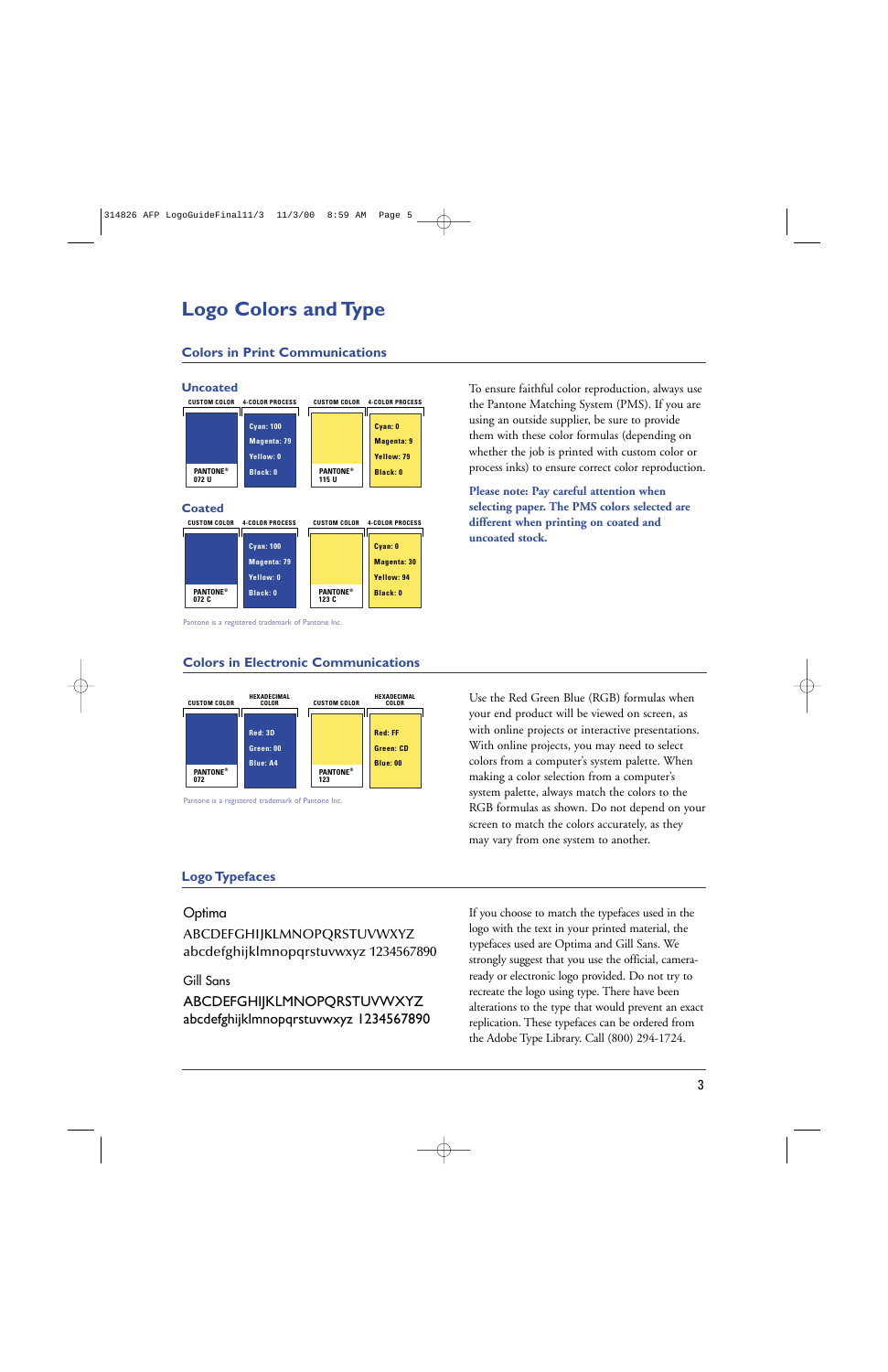## **Usage**

### **Use by Members**



Strict requirements govern the use of the AFP name, identity, and logo. The AFP name, identity, and logo may not be used in any way that is misleading. Unless a specific license has been granted by AFP, the AFP name, identity, and logo may not be used in a manner that suggests or implies AFP endorsement or approval of any person, product, service, or activity. An individual who is in good standing with AFP may, strictly consistent with these guidelines, use the AFP name and logo, provided such use is in conjunction with the phrase "member of" as illustrated.

Chapter materials, including those online, such as stationery, e-mail, brochures, fliers, memos, etc., should comply with these usage guidelines. All graphic elements and stylistic usage of the AFP name, identity, and logo are subject to pending service and/or trademark registration. Without prior written consent, individuals and chapters may not license or otherwise authorize the use of such marks by third parties in any manner. Please contact AFP Global if you have questions in this regard.

#### **In Text**

Strict requirements govern the use of the **Association of Fundraising Professionals** (AFP) name, identity, and logo. The **AFP** name, identity, and logo may not be used in any way that is misleading.

Strict requirements govern the use of the Association of Fundraising Professionals (AFP) name, identity, and logo. The **A.F.P.** name, identity, and logo may not be used in any way that is misleading.

When referring to the association in text, use the full name in the first reference, followed by the abbreviation in parentheses. Subsequent references to the association may be done with AFP. Do not use internal periods (that is, A.F.P.).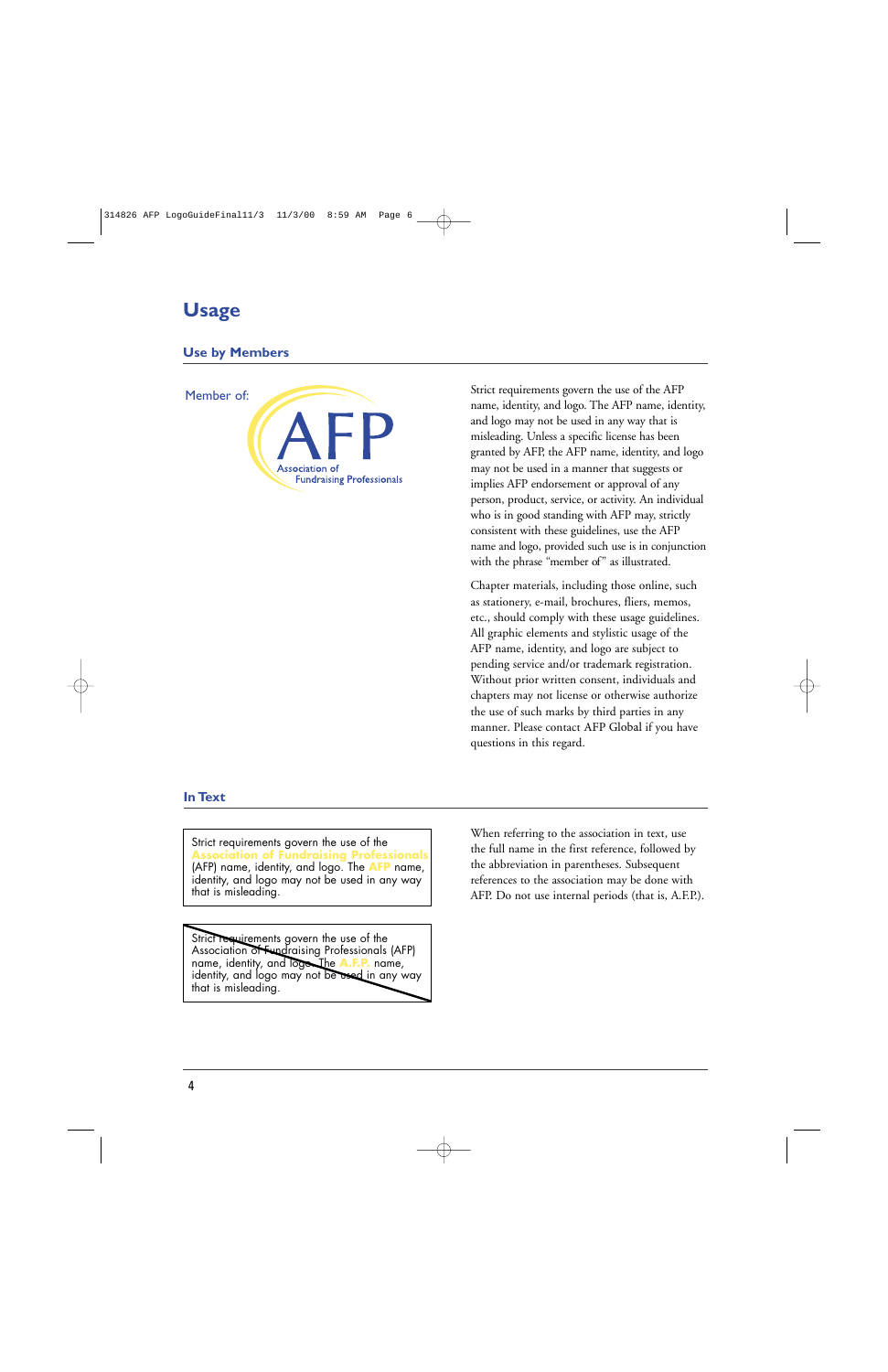## **Chapter Identification**

#### **Logo**



For all usage of the AFP name, identity, and logo, individual chapters should clearly identify their chapter names and addresses and be consistent with these guidelines. Placement of individual chapter names should be consistent with the options pictured. The typeface is Gill Sans. Replacement typefaces that may be used are Humanist 521 and Hammersmith.

### **Letterhead and Envelope Samples**



- 1. Chapter name placement Place your chapter name in the upper right corner OR above your chapter address at the bottom of the page.
- 2. List of board members or officers – If you choose to include a list of chapter board members or officers, please do so on the far left side of the page below the AFP logo.
- 3. Special-event logo You may include a special-event logo, i.e., National Philanthropy Day, on your chapter's letterhead. If you choose to place your chapter name on the top right of the page, please place your special-event logo on the lower right side of the page above the address. If you place your chapter name above the address, please place your special-event logo on the upper right-hand corner.
- 4. Graphic element If you wish to include the graphic element (blue arcs) on your letterhead, please contact AFP Global for the electronic file.